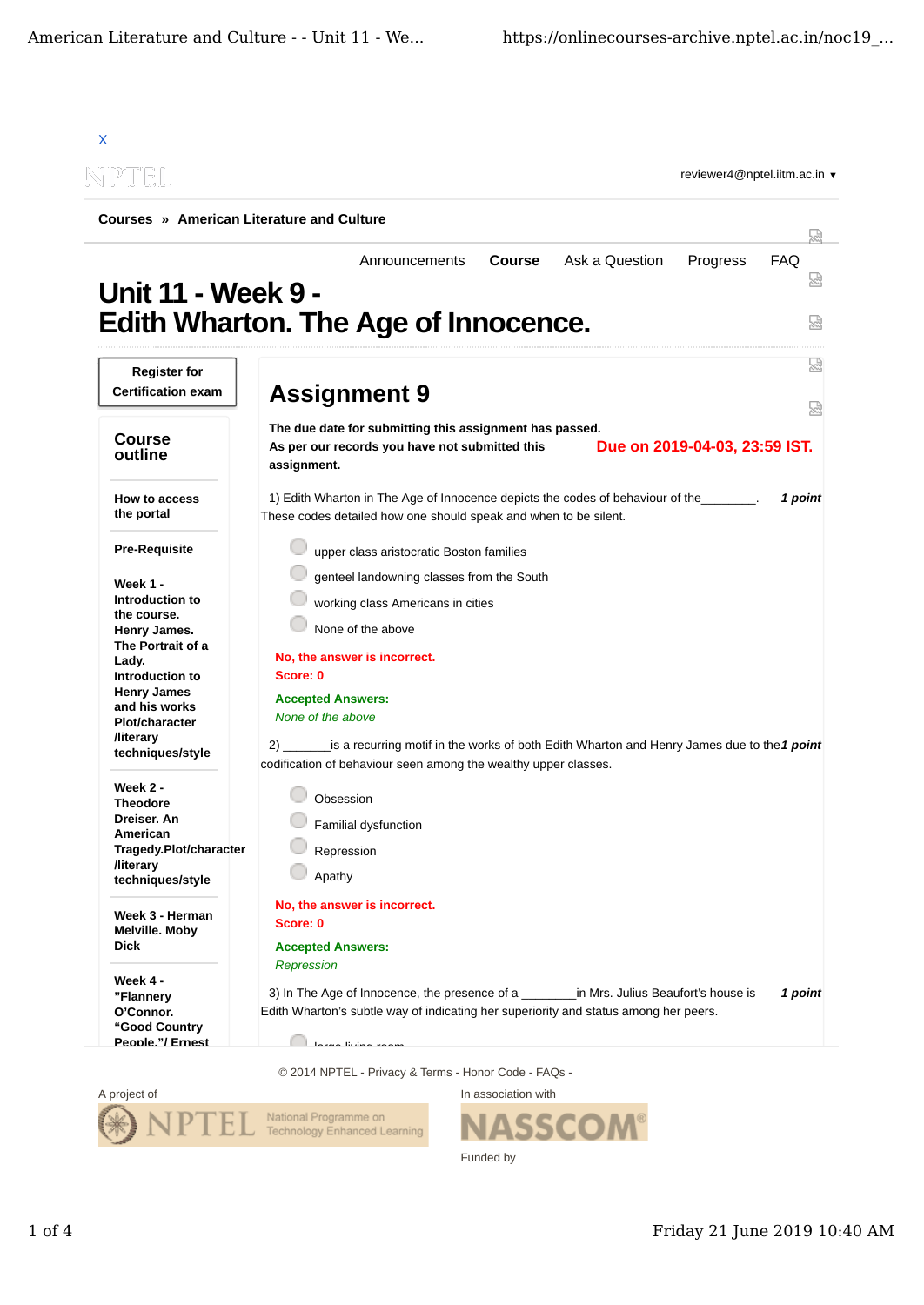## American Literature and Culture - - Unit 11 - We...

| American                                                | <b>Accepted Answers:</b>                                                                                  |  |
|---------------------------------------------------------|-----------------------------------------------------------------------------------------------------------|--|
| Romanticism<br>Edgar Allan Poe.                         | ce De<br>ball room                                                                                        |  |
| "Annabel Lee" /                                         | 1 point<br>4) The Novel of Manners relates to the kind of novels that recreate a social world conveying   |  |
| Lillian Hellman.                                        | the finely detailed observations of the customs, values and mores of                                      |  |
| The Children's                                          |                                                                                                           |  |
| HourPlot/character<br><b>/literary</b>                  | American society during the Great Depression                                                              |  |
| techniques/style                                        | a highly developed and complex society                                                                    |  |
|                                                         | 얺<br>of the rural poor                                                                                    |  |
| Week - 6 - Arthur<br><b>Miller, A View</b>              |                                                                                                           |  |
| from the                                                | None of the above<br>요                                                                                    |  |
| Bridge.Plot/character                                   | No, the answer is incorrect.                                                                              |  |
| <b>/literary</b><br>techniques/style                    | Score: 0<br>얺                                                                                             |  |
|                                                         | <b>Accepted Answers:</b>                                                                                  |  |
| Week 7 - Eugene                                         | a highly developed and complex society<br>덣                                                               |  |
| O'Neill. Desire                                         | 1 point<br>5) Clothing, fashion and colour are important signifiers in Wharton's world. Flowers are also  |  |
| under the<br><b>Elms.Introduction</b>                   | important in the sense that it always signifies something significant. Newland Archer wears a white<br>덣  |  |
| to Eugene                                               | gardenia in his buttonhole, and May Welland when we first see her in the novel, also has a white          |  |
| O'Neill and his                                         | gardenia about her person, while holding a bouquet of white lilies of the valley given to her by Newland. |  |
| worksPlot/character<br><b>/literary</b>                 | The matching gardenia signifies their betrothal while the colour white signifies                          |  |
| techniques/styl                                         |                                                                                                           |  |
|                                                         | May's modesty and chastity as an unmarried girl                                                           |  |
| Week 8 - Edith<br><b>Wharton. The</b>                   | Newland and May's love for each other                                                                     |  |
| Age of                                                  | May and Newland's upper class status                                                                      |  |
| Innocence.                                              | None of the above                                                                                         |  |
| <b>Plot/character</b><br><b><i><u>Iliterary</u></i></b> |                                                                                                           |  |
| techniques/style                                        | No, the answer is incorrect.                                                                              |  |
|                                                         | Score: 0                                                                                                  |  |
| Week 9 - Edith                                          | <b>Accepted Answers:</b>                                                                                  |  |
| <b>Wharton, The</b><br>Age of                           | May's modesty and chastity as an unmarried girl                                                           |  |
| Innocence.                                              | 6) In The Age of Innocence Sillerton Jackson is invited over by upper class aristocratic<br>1 point       |  |
| Lecture 35 -                                            | families because he is an expert in the ___________ of Old New York.                                      |  |
| Edith Wharton:                                          | tourist attractions                                                                                       |  |
| The Age Of                                              |                                                                                                           |  |
| Innocence                                               | best real estate                                                                                          |  |
| Quiz:<br>О                                              | family history                                                                                            |  |
| Assignment 9                                            | flora and fauna                                                                                           |  |
| $\bullet$ Week - 9                                      |                                                                                                           |  |
| Feedback Form                                           | No, the answer is incorrect.<br>Score: 0                                                                  |  |
| Week 10 - Edith                                         |                                                                                                           |  |
| <b>Wharton, The</b>                                     | <b>Accepted Answers:</b>                                                                                  |  |
| Age of                                                  | family history                                                                                            |  |
| Innocence                                               | 7) In The Age of Innocence, the character of is the only one who knows on which<br>1 point                |  |
| Week 11 - Edith                                         | occasion one should wear loafers or patent Oxford leather shoes and his authority goes unchallenged.      |  |
| <b>Wharton: The</b>                                     | Wharton uses sarcasm in his description.                                                                  |  |
| Age of<br>Innocence                                     | <b>Larry Lefferts</b>                                                                                     |  |
|                                                         |                                                                                                           |  |
| <b>Week 12 -</b>                                        | Sillerton Jackson                                                                                         |  |
| Christopher                                             | <b>Newland Archer</b>                                                                                     |  |
| Hitchens:<br>Jewish Power,                              | <b>Ned Winsett</b>                                                                                        |  |
| Jewish Peril                                            |                                                                                                           |  |
|                                                         | No, the answer is incorrect.                                                                              |  |
| <b>Download</b>                                         | Score: 0                                                                                                  |  |
| <b>Videos</b>                                           | <b>Accepted Answers:</b><br><b>Larry Lefferts</b>                                                         |  |
|                                                         |                                                                                                           |  |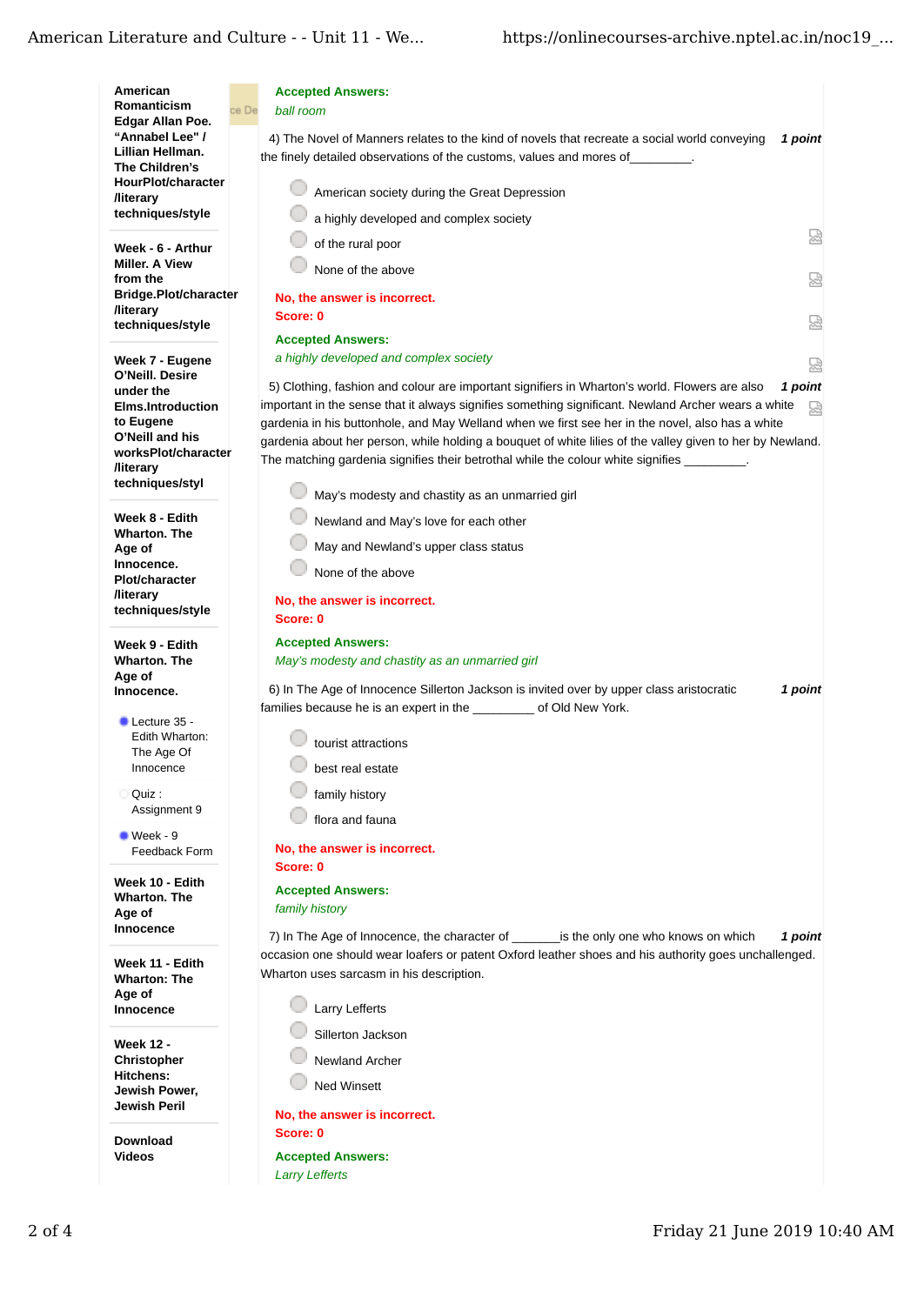| <b>Text Transcripts</b><br><b>Interaction</b><br><b>Session</b> | 8) Answer True or False: Wharton's novels of manners are anthropological in the sense that $1$ point<br>she provides clear and detailed insights into upper class 'aristocratic' New York society from her own<br>vantage point as a member of the same milieu.<br>True<br>False |         |
|-----------------------------------------------------------------|----------------------------------------------------------------------------------------------------------------------------------------------------------------------------------------------------------------------------------------------------------------------------------|---------|
|                                                                 | No, the answer is incorrect.<br>Score: 0<br><b>Accepted Answers:</b><br><b>True</b>                                                                                                                                                                                              | 덣<br>嵤  |
|                                                                 | 9) In Wharton, characters are differentiated based on how they conform or do not conform to 1 point<br>the $\_\_$ .                                                                                                                                                              | 덣       |
|                                                                 | standard code of behaviour<br>teachings of the Anglican Church<br>political ideas of the time                                                                                                                                                                                    | 얺<br>嵤  |
|                                                                 | None of the above<br>No, the answer is incorrect.<br>Score: 0<br><b>Accepted Answers:</b><br>standard code of behaviour<br>10)n Wharton's The Age of Innocence, along with Countess Olenska and Julius Beaufort,<br>another non-conformist character is .                        | 1 point |
|                                                                 | May Welland<br>Larry Lefferts<br>Catherine Mingott<br>None of the above<br>No, the answer is incorrect.<br>Score: 0<br><b>Accepted Answers:</b><br><b>Catherine Mingott</b>                                                                                                      |         |
|                                                                 | <b>Previous Page</b><br>End                                                                                                                                                                                                                                                      |         |